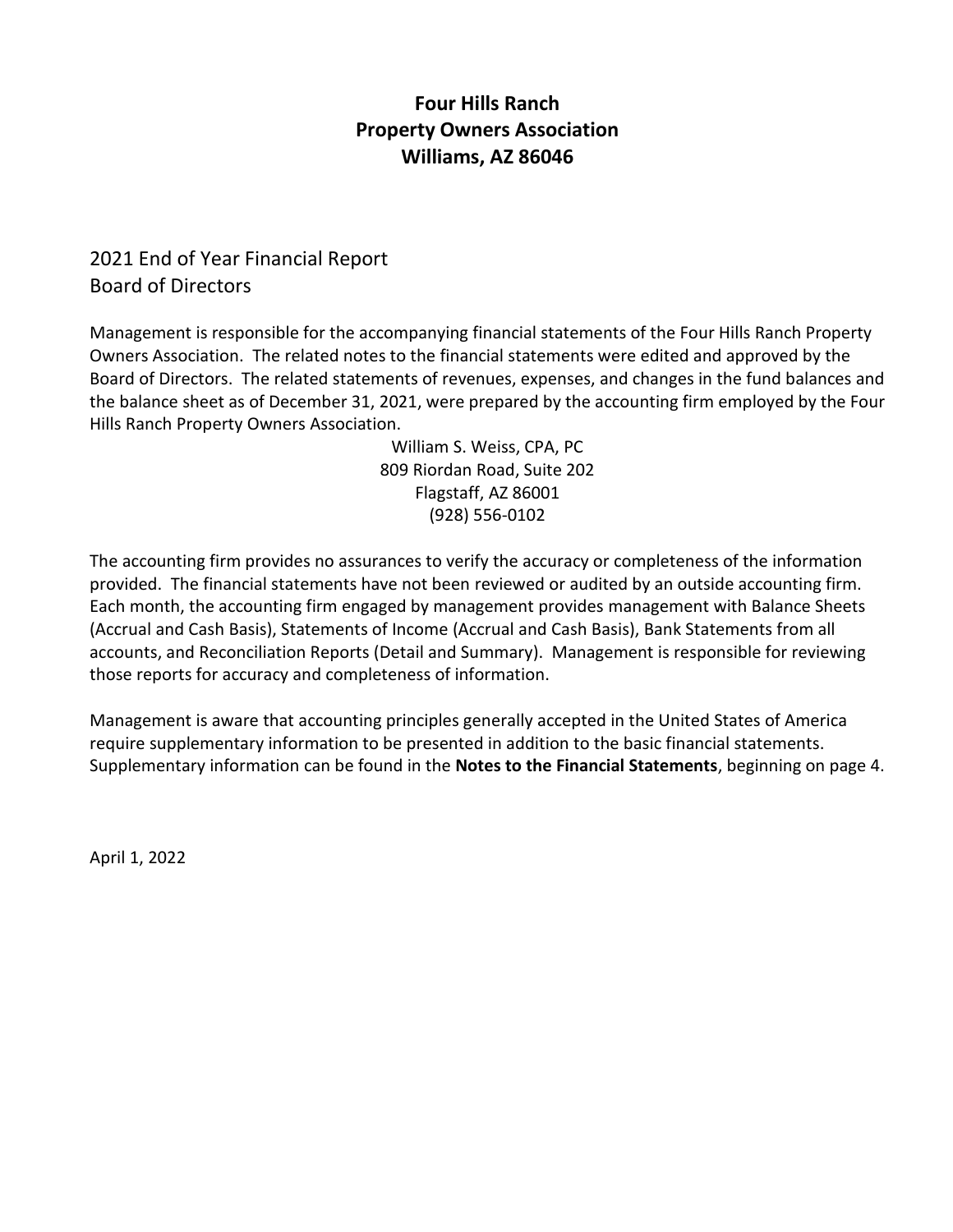# **Statement of Revenues, Expenses and Change in Fund Balances For the Year Ended December 31, 2021 (Accrual Basis)**

| <b>Ordinary Income/Expenses</b>             |           |            |
|---------------------------------------------|-----------|------------|
| Income                                      |           |            |
| Assessment/Dues                             |           | 130,617.62 |
| Transfer and Disclosure Funds and Lien Fees |           | 7,931.40   |
| Other                                       |           | 236.40     |
| <b>Total Income</b>                         | <u>\$</u> | 138,785.42 |
| Expenses                                    |           |            |
| <b>Advertising &amp; Signs</b>              |           | 2,196.57   |
| <b>Bad Debt</b>                             |           | 136.40     |
| High Country Fire & Rescue                  |           | 5,000.00   |
| <b>Bank Charges</b>                         |           | 104.19     |
| Dues and Subscriptions                      |           | 104.81     |
| <b>Filing Fees</b>                          |           | 360.00     |
| Insurance                                   |           | 1,097.00   |
| <b>Licenses and Permits</b>                 |           | 0.00       |
| Meetings                                    |           | 0.00       |
| Postage & Delivery                          |           | 978.57     |
| Printing                                    |           | 1.625.16   |
| Professional Fees (Accounting & Legal)      |           | 23,801.25  |
| Road Maintenance (Common & FHR)             |           | 106,405.00 |
| <b>Supplies</b>                             |           | 0.00       |
| <b>Taxes</b>                                |           | 50.00      |
| <b>Total Expenses</b>                       | \$        | 141,858.95 |
| Net Ordinary Income                         | \$        | (3,073.53) |
| Other Income/(Expenses)                     |           |            |
| Interest Income                             |           | 19.58      |
| <b>Total Other Income</b>                   |           | 19.58      |
| <b>Excess of Revenues over Expenses</b>     |           | (3,053.95) |
| <b>Beginning Fund Balance</b>               | \$        | 211,200.15 |
| Net Income                                  |           | (3,053.95) |
| <b>Ending Fund Balance</b>                  |           | 208,146.20 |

*See accompanying notes.*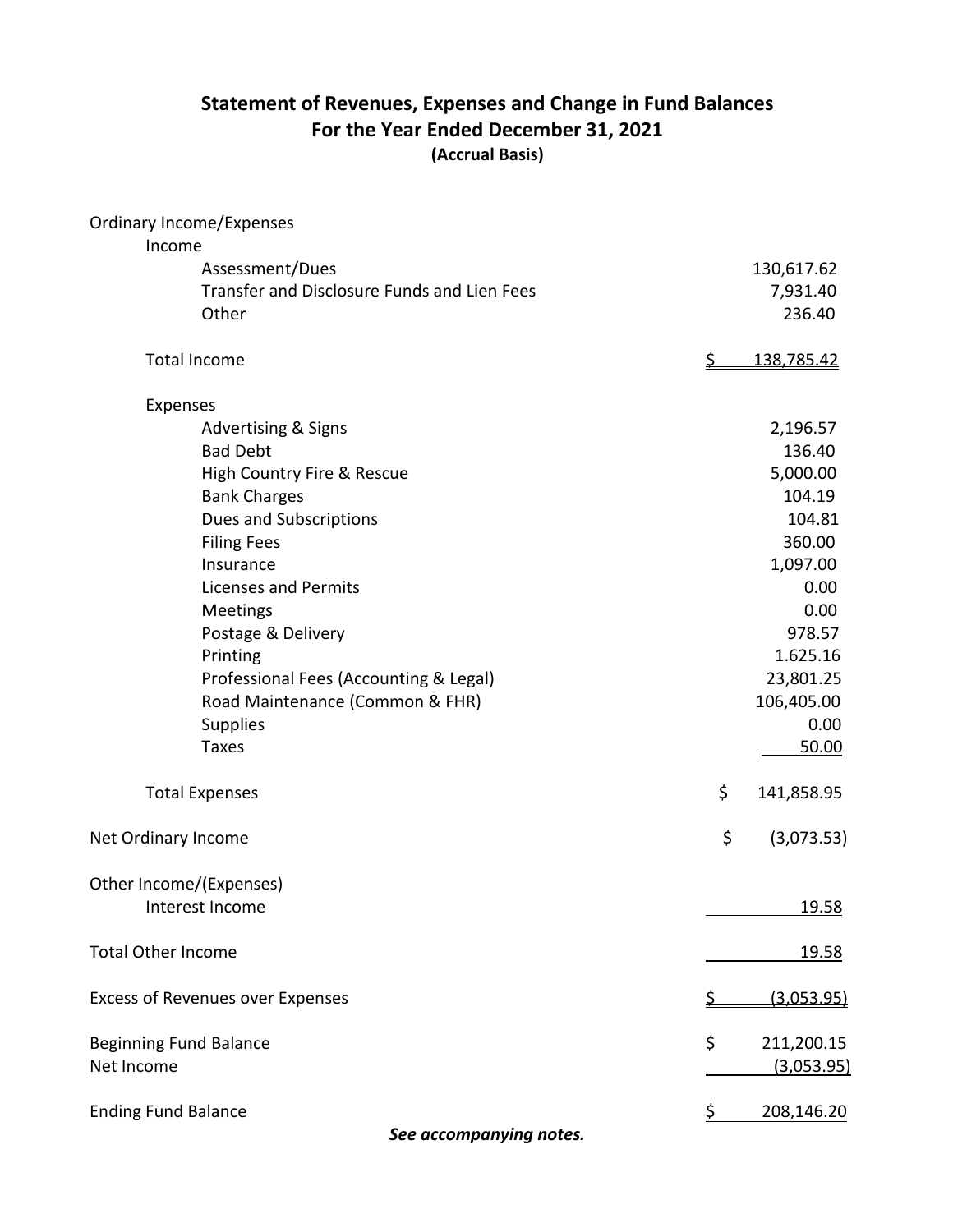# **Four Hills Ranch Property Owners Association Balance Sheet December 31, 2021 (Accrual Basis)**

| <b>ASSETS</b>                         |                  |
|---------------------------------------|------------------|
| <b>Current Assets</b>                 |                  |
| Cash and Cash Equivalents             | \$<br>141,268.20 |
| <b>Accounts Receivable</b>            | 66,878.00*       |
| <b>Total Current Assets</b>           | 208,146.20<br>S  |
| <b>TOTAL ASSETS</b>                   | 208,146.20<br>Ŝ. |
| <b>LIABILITIES AND EQUITY</b>         |                  |
| Equity                                |                  |
| <b>Fund Balances</b>                  | \$211,200.15     |
| Net Income                            | 3,053.95)        |
| <b>Total Equity</b>                   | \$<br>208,146.20 |
| <b>TOTAL LIABILITIES &amp; EQUITY</b> | \$<br>208,146.20 |

**\* NOTE: Includes \$1,266.00 of Pre-Paid Assessments. Net Accounts Receivable is \$68,144.00 compared to \$79,080 in 2020.**

*See accompanying notes.*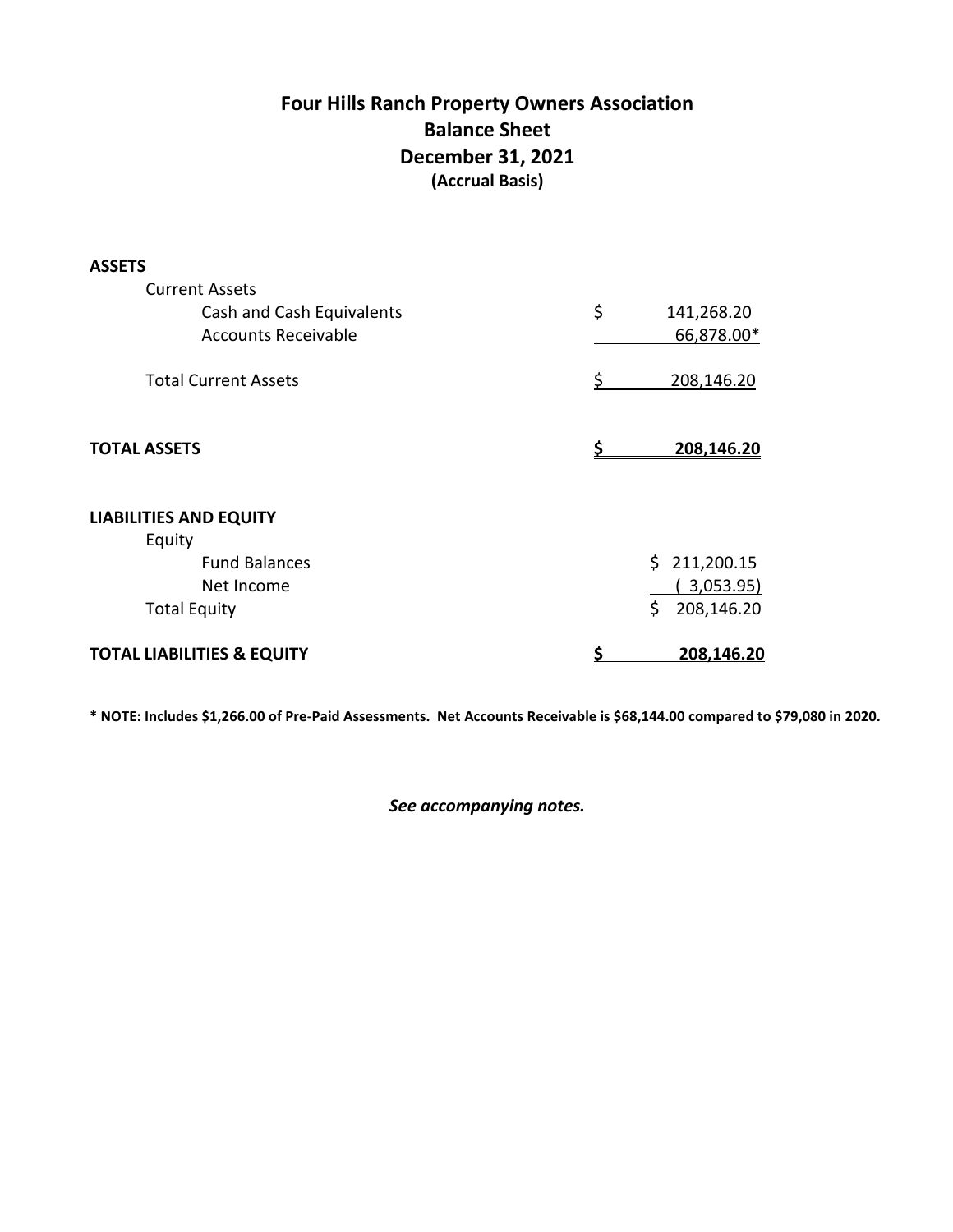# **Four Hills Ranch Property Owners Association 2021 Statement of Income January 1 – December 31, 2021 (Cash Basis)**

#### **Income**

|                                                       | <b>Projected</b>         | <b>Actual</b>                  |
|-------------------------------------------------------|--------------------------|--------------------------------|
| <b>Collection &amp; Late Fees</b><br>Assessments/Dues | \$<br>3,150<br>\$117,200 | \$<br>5,485.03<br>\$132,061.37 |
| <b>Transfer Fees</b>                                  | \$<br>1,500              | \$<br>5,696.62                 |
| Other                                                 | \$<br>350                | \$<br>1,655.40                 |
| <b>Total Income</b>                                   | \$122,200                | \$144,898.42                   |
| <b>Expenses</b>                                       |                          |                                |
| <b>Road Signs</b>                                     | \$<br>3,650              | \$<br>2,196.57                 |
| <b>Contract Services</b>                              | \$<br>4,500              | \$<br>5,000.00                 |
| Liability Insurance                                   | \$<br>1,100              | \$<br>1,097.00                 |
| <b>Meetings</b>                                       | \$<br>500                | \$\$\$<br>0.00                 |
| Postage and Mailing                                   | \$<br>1,800              | 978.57                         |
| Printing                                              | \$<br>900                | 1,625.16                       |
| <b>Professional Services</b>                          | \$<br>12,200             | \$<br>23,801.25 *              |
| <b>Road Maintenance</b>                               | \$<br>94,200             | \$<br>106,405.00 **            |
| <b>Other Expenses</b>                                 | 850                      | \$<br>755.40                   |
| <b>Total Expenses</b>                                 | \$119,700                | \$<br>141,858.95               |
| <b>Net Ordinary Income</b>                            | \$<br>2,500              | \$<br>3,039.47                 |
| Interest Income                                       |                          | \$<br><u>19.58</u>             |
| <b>Net Income</b>                                     | \$<br>2,500              | \$<br>3,059.05                 |

**\* Includes both Accounting and Legal Services**

**\*\* Includes both Common and Four Hills Ranch Roads**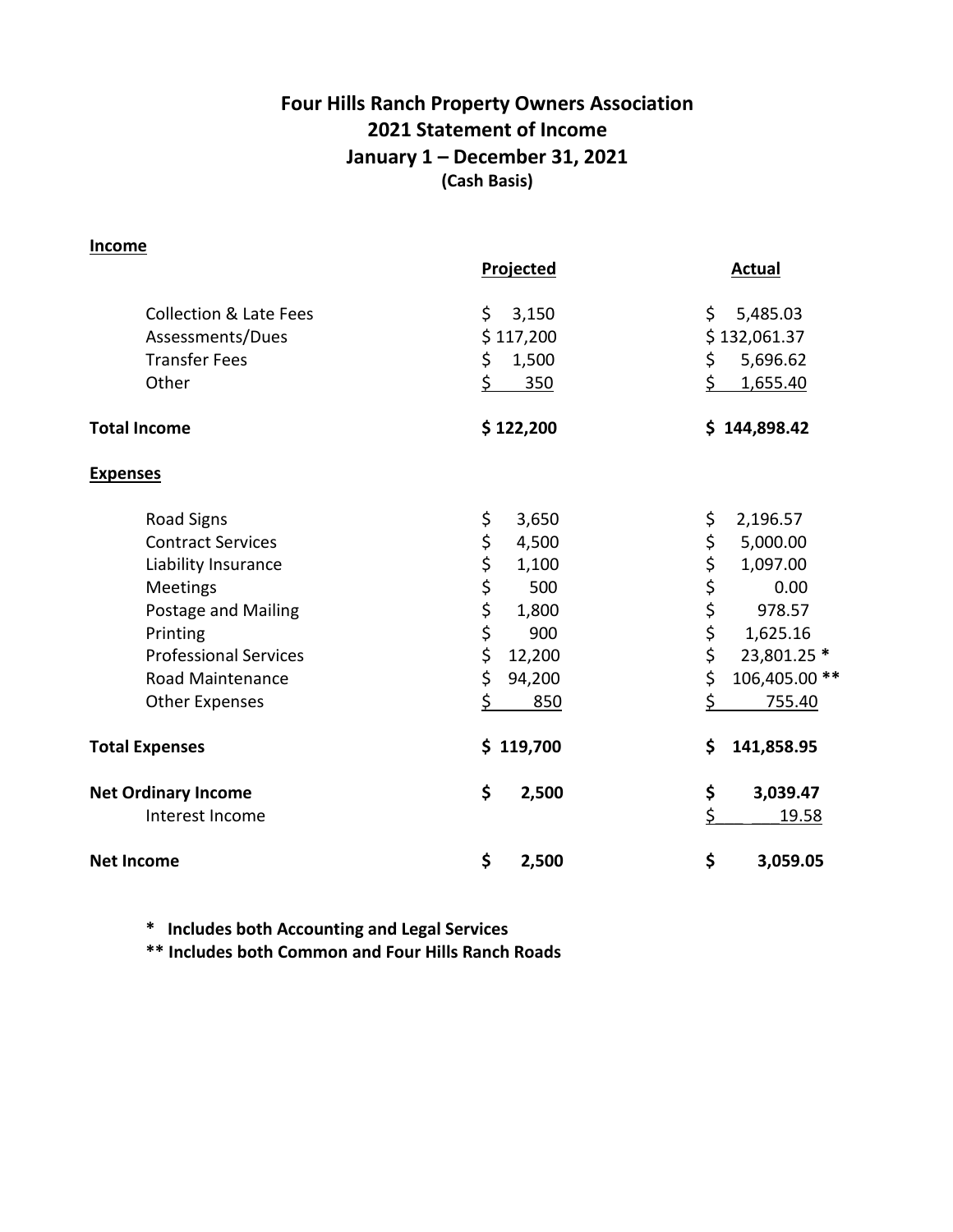# **FOUR HILLS RANCH PROPERTY OWNERS ASSOCIATION Notes to the Financial Statements December 31, 2021**

### NOTE A – SUMMARY OF SIGNIFICANT ACCOUNTING POLICIES

### Organization

The Four Hills Ranch Property Owners Association is incorporated as a not-for-profit corporation in the state of Arizona. The Four Hills Ranch consists of 500+ residential lots on approximately 17,000 acres located approximately 30 miles north of Williams, Arizona off State Highway 64. The Association began operations in May 2001.

#### Basis of Presentation

The financial statements of the Four Hills Ranch Property Owners Association have been prepared on the accrual basis of accounting in accordance with generally accepted accounting principles. The significant accounting policies followed are described below to enhance the usefulness of the financial statements to the reader.

#### Fund Accounting

The Association's governing documents provide certain guidelines for governing its financial activities although does not require fund accounting.

### Income Taxes

Homeowners' associations may be taxed either as homeowners' associations or as regular corporations. For the year ended December 31, 2021, the Association will be taxed as homeowners' association and file form 1120-H. As a homeowners' association, membership income is exempt from taxation if certain elections are made, and the Association is taxed only on its non-membership income, such as interest earnings, at regular federal and state corporate rates.

#### Membership Assessments

Association members are subject to annual assessments to provide funds for the Association's operating expenses, future capital acquisitions, and major repairs and replacements. Accounts receivable at the balance sheet date represent fees due from property owners. The Association's policy is to place liens on the parcels of members whose assessments are delinquent based on the Association Collections Policy. Any excess assessments at year end are retained by the Association for use in the succeeding year. Member assessments received in advance are recorded as pre-paid assessments in the accompanying financial statements. There were \$1,266.00 in prepaid assessments as of the end of the year. Management has not established an allowance for doubtful accounts based on their collective history.

### Cash and Cash Equivalents

For the purposes of the statements of cash flows, the association considers all highly liquid investments purchased with an original maturity of three months or less to be cash or cash equivalents. The association maintains cash and cash equivalents at financial institutions which may exceed federal insurance limits.